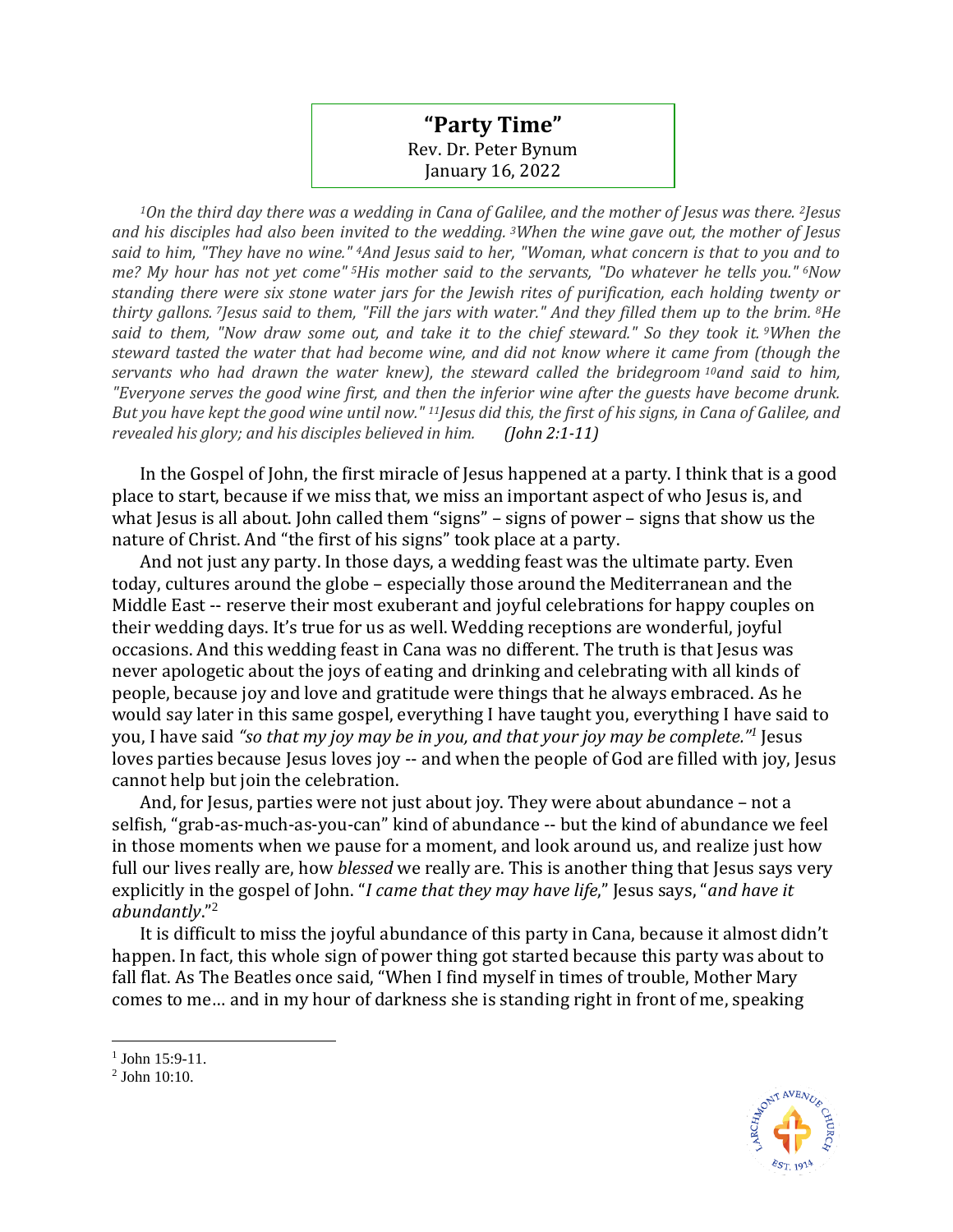words of wisdom…" Well, Mary did just that at this party. She found Jesus, and she stood right in front of him, and she said ominously, "They have no wine."

And, in that hour of darkness, the brokenhearted people living in that world agreed that this was a major problem… that they could not just "let it be." Now, Jesus' first inclination was to do nothing, but Mother Mary spoke her "words of wisdom," and because Jesus was without sin, that meant he had to listen to his mama. So, Jesus turns six jars of water into wine and the party was saved.

It is a helpful reminder, for those of us in the church, of the things that God wants for us. We tend to take things pretty seriously in the church, and that makes sense, because the mission of the church is serious. Worshipping God is serious business. Sin is serious business. Proclaiming the truth, fighting injustice, caring for those in need, exhibiting the Kingdom of God to the world: these things should all be taken seriously in the church. But if we are serious about exhibiting the Kingdom of God to the world, then we also need to remember that the Kingdom of God is like a wedding feast – a joyful, abundant celebration of life at its best. I think the preacher, professor and author Tony Campolo has said it best. He wrote a book entitled, "The Kingdom of God is a Party." And in that book he does not describe the kind of parties we might imagine – parties of decadence, selfishness, or greedy prosperity – but parties that reflect the joyful abundance of lives led in service to God and other people… the kind of parties that are described in the passage from Deuteronomy that we read this morning, where people who love God bring the very best of what they have to offer to share it with others. God's kingdom is like a party, Campolo says. It's not a funeral. It's a party. And God's party is for everyone.

My favorite story from that book is a story I heard Campolo tell back in 1989. I was nineteen, so I will pause for you all to do that math. I heard him tell this story at a conference, and I've never forgotten it. The story comes from a time when Campolo had been invited to speak at a conference in Honolulu, Hawaii. The time difference had messed him up, and he couldn't sleep. At 3 a.m., he finally decided to just get up and find something to eat. The only place open at that hour was a small greasy spoon. It had earned the distinction. Everything was greasy, even the menu. When the cook, dressed in a dirty white apron, lumbered over to take his order, he just asked for coffee and a donut.

Right then, the door flew open and about 8 or 9 rowdy women came stumbling in. He had been the only customer, so Campolo had taken a seat right in the middle of the counter, and this group of women parted and took the seats on both sides of him. The jet-lagged preacher was now completely surrounded by women that Victorian preachers would have called "sinners," or perhaps "fallen women." Jesus would have called them prostitutes. Campolo said he tried to make himself very small.

Still, he couldn't help but overhear their loud conversations. A woman a few seats down from him leaned over and addressed the whole crowd. "Hey, everybody," she said. "Tomorrow is my birthday. I'm going to be 39."

The woman beside her responded immediately. "So what? So, it's your birthday. What do want me to do about it? Do you think we're going to throw you a party or somethin'?"

"Why do you have to be so mean?" she replied. "I don't expect you to do anything. I've never had a party in my whole life. Why would I expect one now?"

After a while the women cleared out, leaving the preacher alone again with the greasy guy in the apron. "Do they come in here every night?" he asked the cook.

"Those girls? Yeah, they come in here a lot."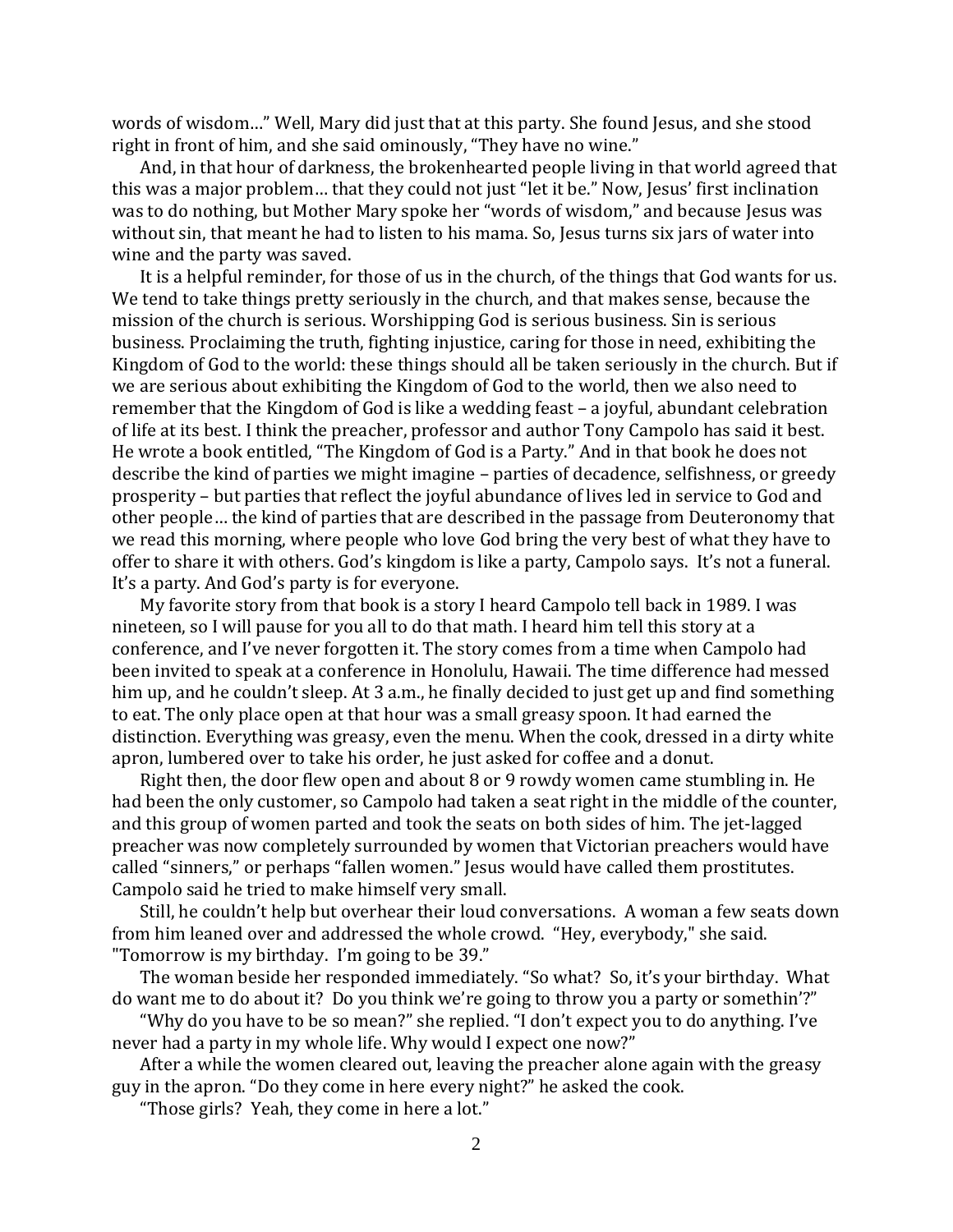"The woman that was sitting right there, does *she* come in here every night?"

"Agnes? Yeah, she's here every night. Why do you ask?"

"I heard her say her birthday is tomorrow. Why don't you and I set this place up and throw her a birthday party tomorrow night?"

The cook's face lit up immediately. "That's a great idea!" He called back to his wife in the kitchen. "Hey, honey," he said, "this guy wants to throw a birthday party for Agnes tomorrow night!"

The wife came out from the back and grabbed his hand. "That's a wonderful idea," she said. "I know this sounds strange, "but she is a really nice person and she's done many wonderful things for people" [no judgment…].

The cook in the apron insisted on baking and decorating the cake. Campolo said he'd get some decorations. The next day, after the conference, he bought some crepe paper streamers and made a poster board sign with the words "Happy Birthday Agnes!" written on it. And the next night, early in the morning, Campolo, the cook and his wife decorated the diner.

As the hours went by, it became apparent that word had gotten out on the streets of Honolulu. By 3 a.m., the place was packed. Every "fallen woman" in Honolulu showed up. When Agnes walked in, the diner erupted in unison with a loud "Happy Birthday!" She was completely stunned. The group launched into the birthday song, and as the last verse came to a close, the cook came in with an amazing multi-tiered birthday cake blazing with 39 candles. When she saw the cake, Agnes lost it. She began to tremble. Tears flowed down her cheeks. She couldn't move. She couldn't say a word.

The cook couldn't stand it. "Blow out the candles, Agnes!" he yelled. "Blow out the candles." She just stood there paralyzed. "Blow out the candles, Agnes!" the cook said again. "If you don't blow out the candles, I will!" He actually did blow them out, and then immediately moved to the next thing. "Cut the cake, Agnes! Cut the cake…"

That's when Agnes finally got her breath. "Hey, let me keep the cake," she said softly. "Can I? It's OK right? I've never had one before. I just want to keep it for a few days. Can I just take it to my apartment?" Of course, they all said she could. She picked the cake up off the counter, and the crowd parted as Agnes carried the first birthday cake she had ever received out the door, holding it like it was the most precious thing in the world.

When the door closed behind her, the room was completely silent. No one moved. No one said a word. The preacher didn't know what to do. Finally, Campolo simply said, "What do you say we pray?"

So, at 4 a.m., in a greasy spoon in Honolulu, he led all of them in a prayer… a reverent, respectful, heartfelt prayer. They prayed that Agnes would be comforted. They prayed that the Lord would bring her peace, that God would plant his joy in her, and that Christ would enact one of his "signs of power" in her life.

When they had all said "Amen," a heavy hush fell over the room. Once again, it was the cook who spoke first. "Hey, you didn't say you were a preacher. What kind of church do you preach in?"

As it so happens, sometimes God gives us just the right words in just the right moment. This was one of those times. "I belong to a church," Campolo said, "that throws birthday parties for prostitutes at 3:30 in the morning."

"No you don't," the cook answered. "I would join a church like that."